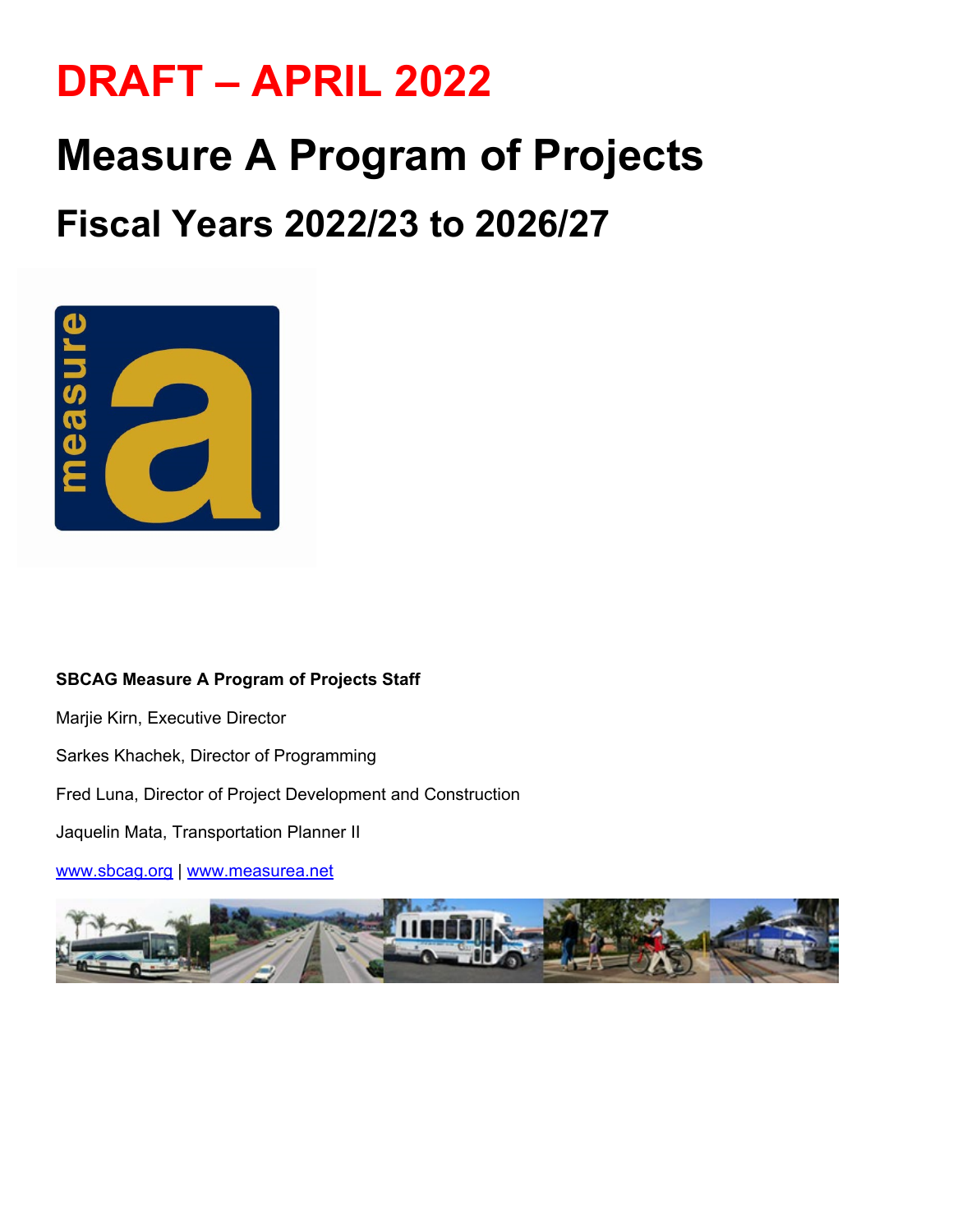## **Measure A Program of Projects**

## **Table of Contents**

#### Appendix A - Local Program of Projects

#### North County Local Program of Projects by Jurisdiction

#### South Coast Local Program of Projects by Jurisdiction

#### Appendix B - Authority Program of Projects

#### **North County**

| . |  |
|---|--|
|   |  |
|   |  |
|   |  |
|   |  |
|   |  |
|   |  |
|   |  |

#### **South Coast**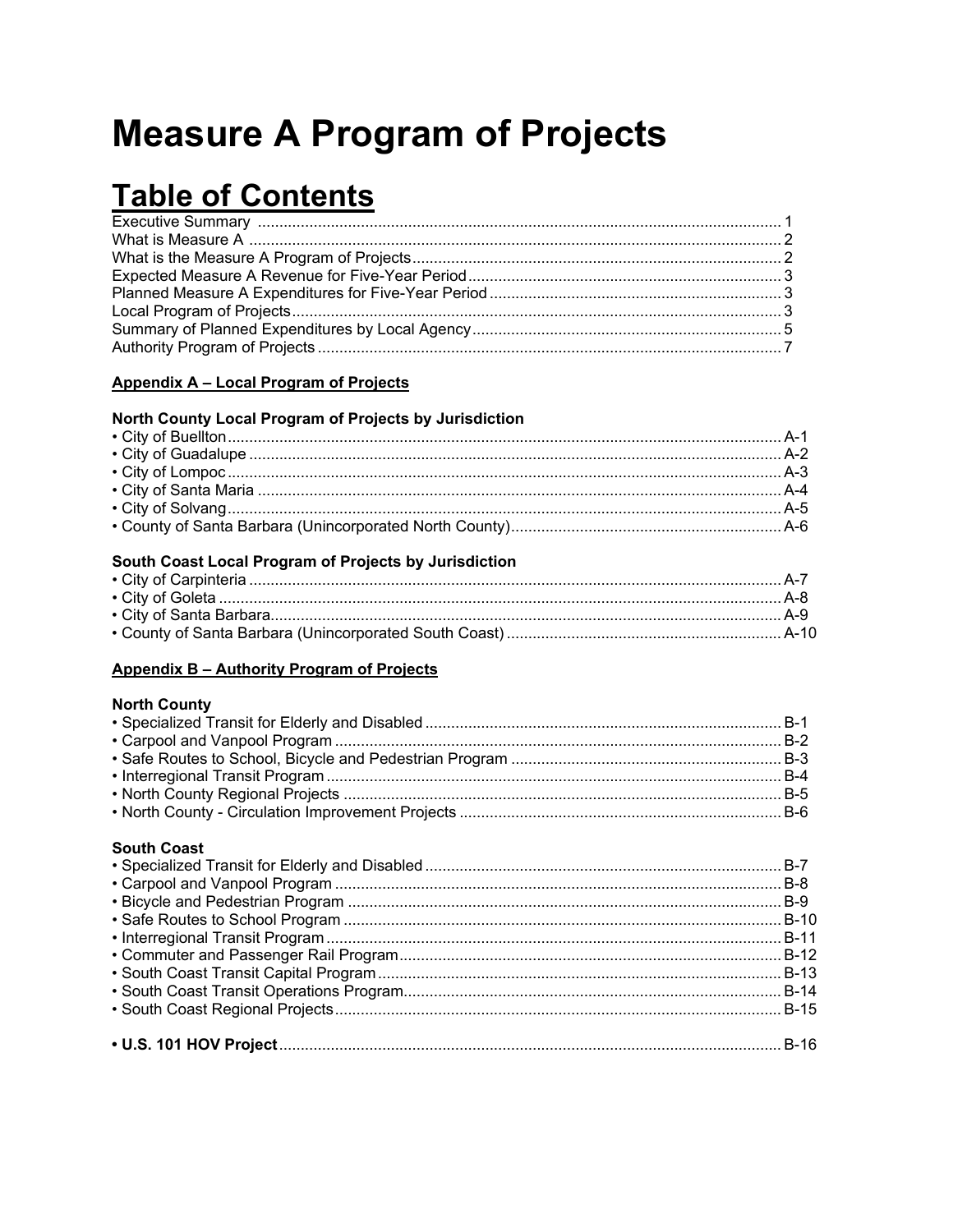## **Executive Summary**

Per the voter approved Measure A Ordinance, the Santa Barbara County Association of Governments (SBCAG) must annually adopt a Program of Projects for the Measure A program, Santa Barbara County's half-cent sales tax for transportation. The Program of Projects shows how every dollar of Measure A funding will be expended by SBCAG, local agencies and transit operators for fiscal years 2022/23 to 2026/27.

For the five-year period, approximately \$252.7 million will be available for allocation projects included in the Measure A Investment Plan. Of this amount, approximately \$147 million will be made to local agencies for local transportation investments while \$105 million in new investments will be made to named

### **\$253 million will be allocated for the 5-year period**

projects included in the Investment Plan. Local agencies have identified approximately \$215 million in additional non-Measure A funding for local projects for the five-year period.

Per the Measure A Ordinance, each jurisdiction must spend a minimum percentage of their Local Street and Transportation Improvement funds on eligible alternative transportation projects. **Each local agency has indicated that they will meet the Alternative Transportation requirement for FY's 22/23 to 26/27 in their POPs.**

Regarding Named Projects, Measure A funding will be used for the U.S. 101 HOV Widening Project, the Highway 166 Safety and Transportation Improvements project, supported local public transit service, reducing transit fares for the elderly and disabled, providing safer routes to school, improving the regional bike network and relieving congestion on U.S. 101 with the operation of interregional transit services, to name a few.

## **What is Measure A?**

Measure A is Santa Barbara County's half-cent sales tax for transportation. Measure A was approved by Santa Barbara County voters in 2008 with 79% approval. The measure will generate approximately \$1.050 billion (2010 dollars) in revenue over a thirty-year period from 2010 to 2040 for transportation projects in Santa Barbara County.



The measure calls for North County and the South Coast of the county to each receive 43.3 percent of revenues, or an estimated \$455 million, generated over the 30 years. The measure is in effect for high priority transportation projects and programs. The highest priority project in the Measure A program, the widening of U.S. 101 on the South Coast of the county, will receive 13.4 percent of revenues generated, estimated at \$140 million (2008 dollars), which will be used to match an estimated \$285 million in state and federal funding to fully fund the project.

As the Local Transportation Authority, SBCAG is responsible for allocating Measure A transportation sales tax revenues to local agencies, transit operators and state highway projects that are identified in the Measure A Ordinance and Investment Plan. Allocations are made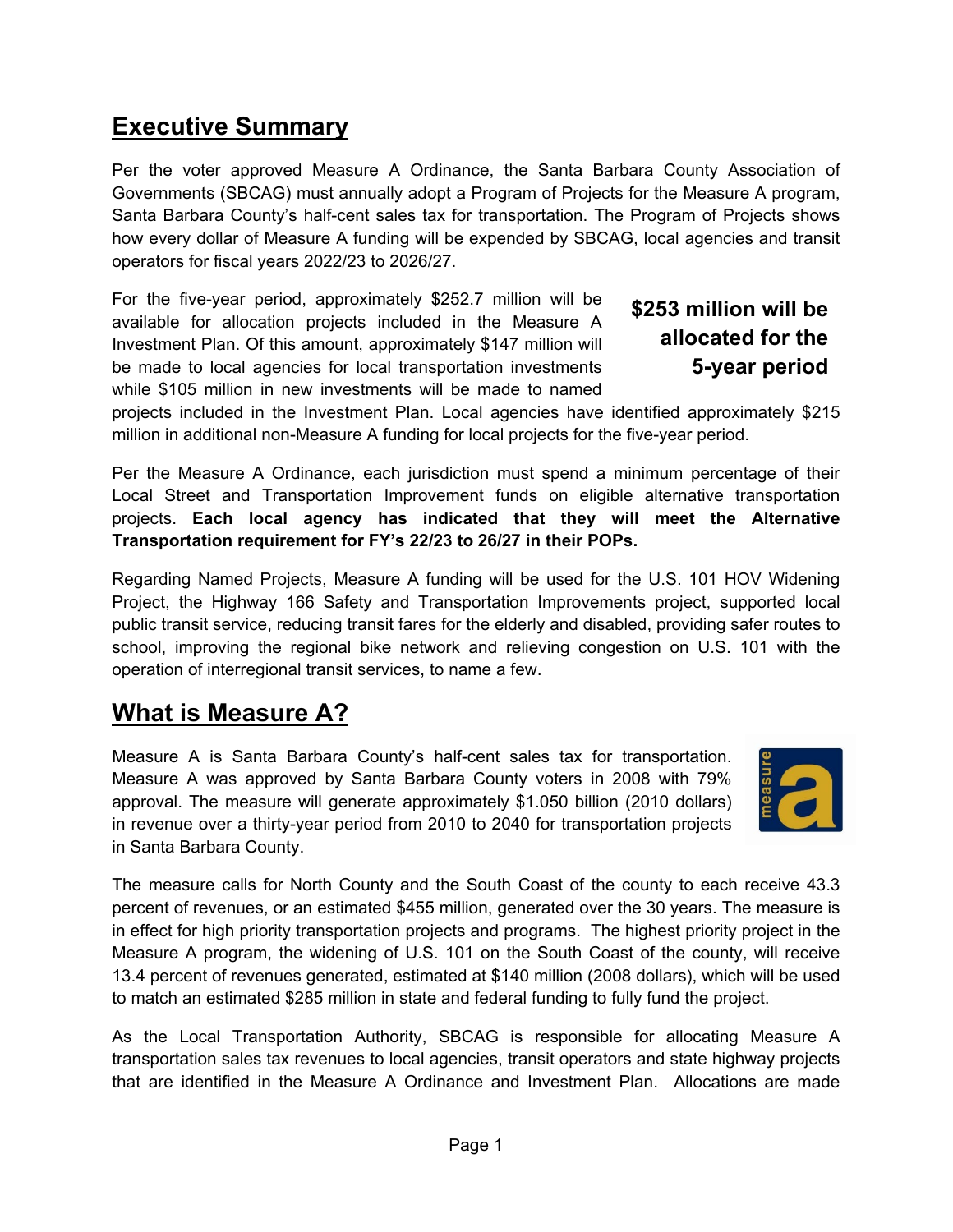according to the delivery priorities for projects and programs in the updated Measure A Strategic Plan adopted in December 2020.

## **What is the Measure A Program of Projects?**

The SBCAG Board must annually adopt a program of projects identifying all transportation projects to be funded with Measure A revenues during a five-year period. Only projects that are included in the approved program of projects are eligible for Measure A funding.

The Program of Projects is composed of a **Local Program of Projects** and an **Authority (or Regional) Program of Projects**. The Local Program of Projects is developed by local agencies to identify expenditures using Local Street and Transportation Program (LSTI) funding allocated by SBCAG. Projects in the Authority POP include named projects or those that are specifically identified in the Measure A Investment Plan approved by voters. The Authority Program of Projects is developed by SBCAG and Santa Barbara Metropolitan Transit District (SBMTD).



## **Expected Measure A Revenue for five-year period**

The Measure A revenue estimates are based on revenues provided by SBCAG's revenue monitoring firm, HdL. The estimates are the basis for deriving the respective annual shares of funding that each program and project in Measure A will be allocated. For the five-year period, FY 22/23 to 26/27 Measure A is projected to generate \$252.7 million in funding for allocation.

#### **Table 1. Measure A Funding Available for Allocation, FYs 22/23 to 26/27**

| FY 22/23 | FY 23/24 | FY 24/25 | FY 25/26 | FY 26/27 | Total    |
|----------|----------|----------|----------|----------|----------|
| \$49.2 M | \$50.3 M | \$51.8 M | \$49.7 M | \$51.6 M | \$252.7M |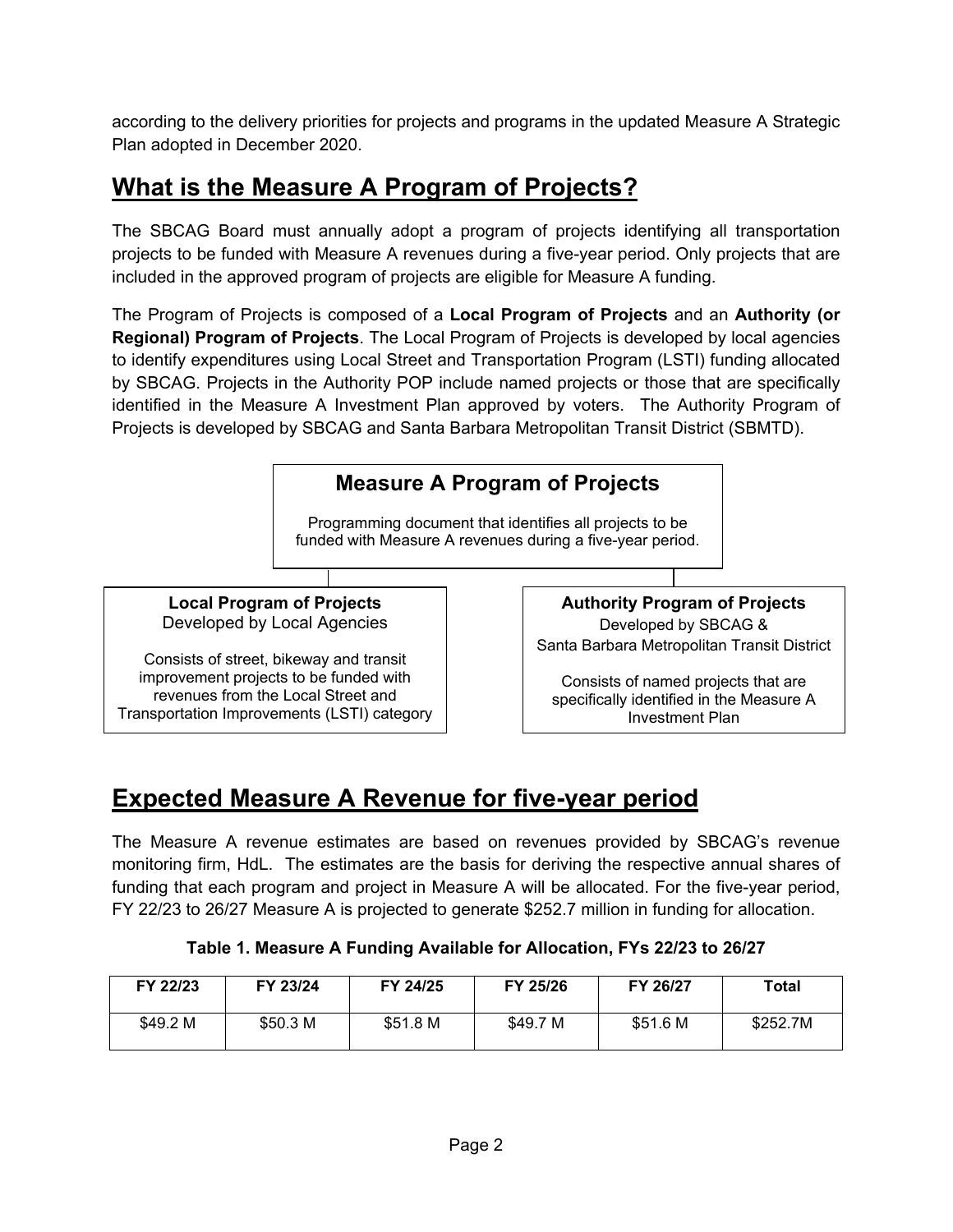| <b>Buellton</b> | Guadalupe | Lompoc | <b>Santa</b><br><b>Maria</b> | Solvang            | <b>County of</b><br>Santa Barbara<br>– North | Total  |
|-----------------|-----------|--------|------------------------------|--------------------|----------------------------------------------|--------|
| \$2.4 M         | \$3.4 M   | \$15 M | \$37.2 M                     | \$2.4 <sub>M</sub> | \$21.7 M                                     | \$82 M |

**Table 2A. Measure A Local Allocations by North County Agency**

#### **Table 2B. Measure A Local Allocations by South Coast Agency**

| Carpinteria | Goleta   | Santa<br><b>Barbara</b> | <b>County of</b><br>Santa Barbara | Santa Barbara<br><b>MTD</b> | Total    |
|-------------|----------|-------------------------|-----------------------------------|-----------------------------|----------|
|             |          |                         | – South                           | (Operations)                |          |
| \$4.9 M     | \$10.8 M | \$25.8 M                | \$23.9 M                          | \$14.1 M                    | \$79.5 M |

## **Planned Measure A Expenditures**

## **Local Program of Projects**



The local policy board of each designated recipient is required to adopt and submit to SBCAG by February 28 an itemized program of projects, after holding a public hearing, which explains how their respective share of the revenue estimate will be expended over the next five years of the program. SBCAG must also adopt the program of projects before revenues can be released to the recipient. The draft Program of

Projects is typically presented to the SBCAG Board for review in April/May of each year. Adoption of the Measure A Program of Projects typically occurs every June with revenues released to recipients in July. This year the draft Program of Projects is presented in April.

The local program of projects consists of street, bikeway and transit improvement projects to be funded by the cities and the County with revenues from the Local Street and Transportation Improvements (LSTI) category in the North and South sub-programs. Each local agency is required to adopt a Program of Projects for their respective share of funding after holding a public meeting.

For the current five-year POP period, FY 22/23 to 26/27, Measure A will provide approximately \$147 million to local agencies. **Chart 1** below provides an overview of planned expenditures by all local agencies for the next five-year period. Planned expenditures include, but are not limited to:

- Street and Road Maintenance 63%
- Alternative Projects (Sidewalk Repairs, Transit Operations, etc.) 17%
- Safety Improvements 7%
- Urban Forestry and Street Tree Programs 6%
- Traffic Signal Coordination 2%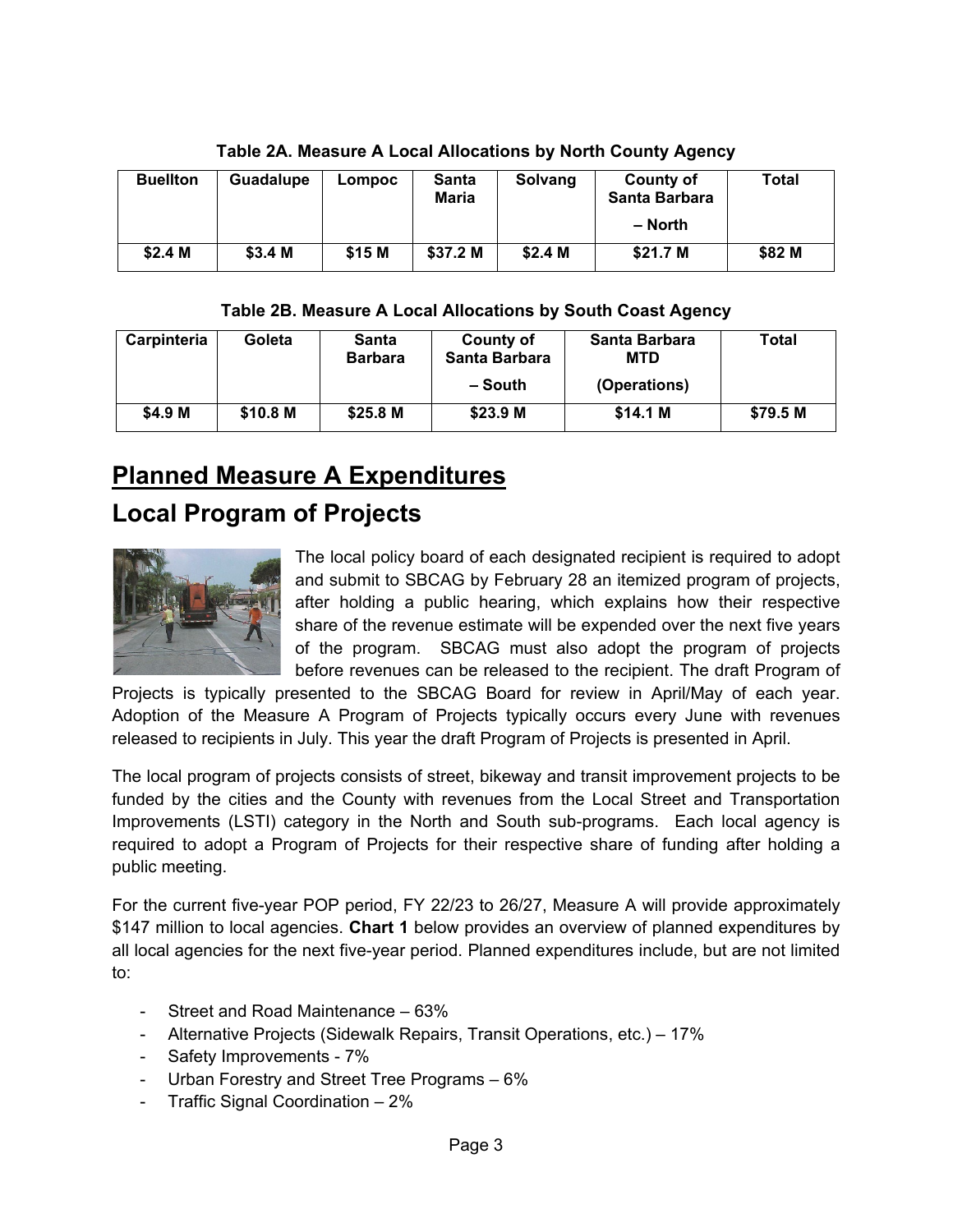Other Improvements  $-7%$ 



**Chart 1. Local Agency Expenditures**

## **FY 20/21 Actual Expenditures**

Per the Measure A Ordinance, the local programs of projects must include a detailed description of local jurisdiction expenditures from the most recently completed fiscal year, including expenditures on alternative mode projects as defined in the Investment Plan. The purpose is to help determine if a local agency is meeting its prescribed alternative transportation percentage and to include the information in the Measure A Annual Report. Included in the local agency POPs is a column that identifies LSTI expenditures made in FY 20/21 including for alternative transportation projects.

## **Alternative Transportation Expenditures**

Per the Measure A Ordinance, each jurisdiction must spend a minimum percentage of their Local Street and Transportation Improvement funds on eligible alternative transportation projects according to the percentages identified for their respective jurisdiction in the Measure A Investment Plan. The local minimum alternative transportation percentage requirement for local jurisdictions will be



calculated cumulatively, with the percentages having to be met in the fifth year and every fifth year thereafter. The alternative transportation percentage requirement needs to be met by local jurisdictions by FY 26/27. Each program of projects includes a section that displays the amount of Measure A funding a jurisdiction will expend for the five-year period. Eligible alternative transportation projects include, but are not limited to, maintaining and improving bikeway and pedestrian facilities, safe routes to school improvements and reducing transit fares for the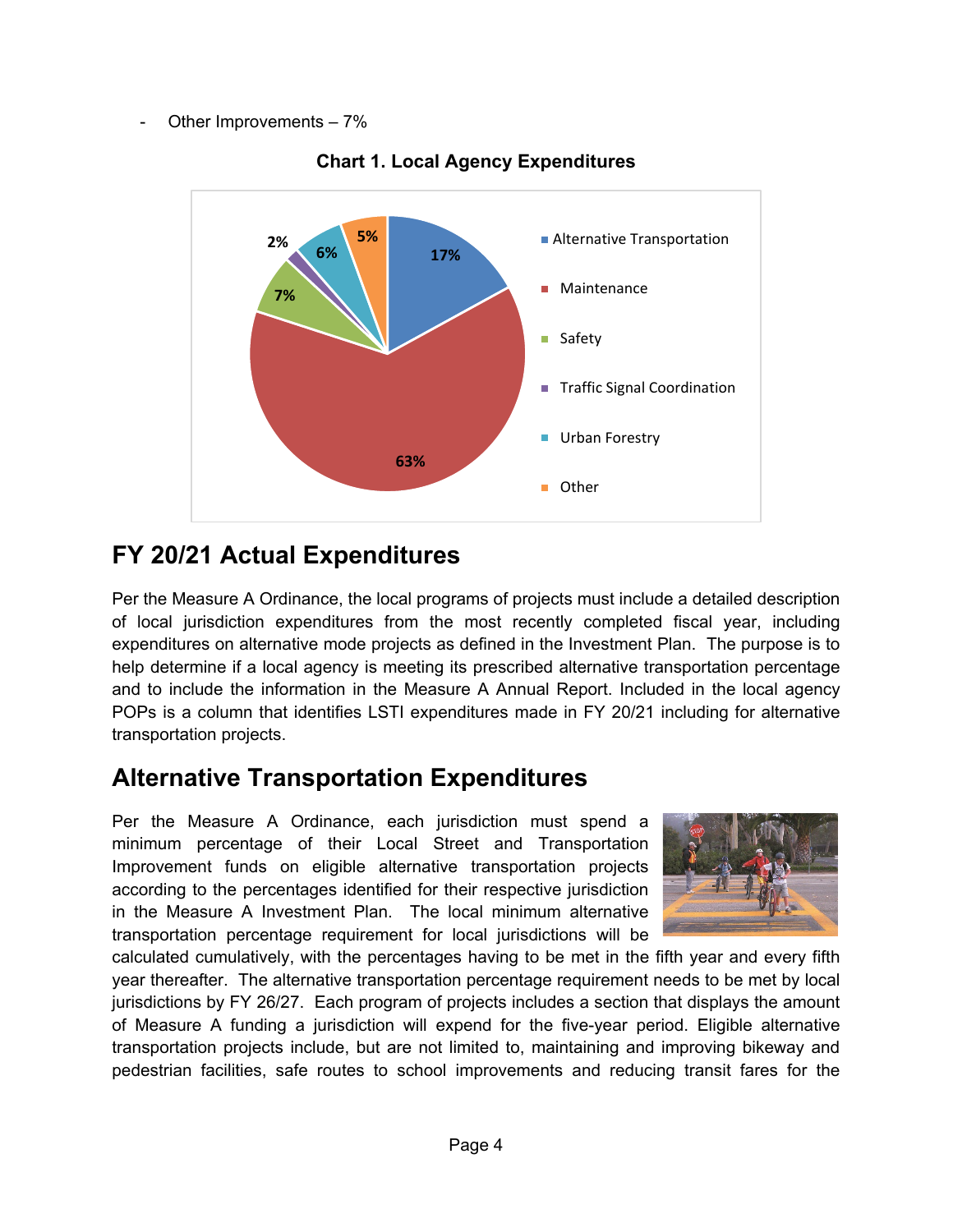elderly and the disabled. **Each local agency has indicated that they will meet the Alternative Transportation requirement for FY 26/27 in their POPs.**

## **Summary of Expenditures by Local Agency**

#### **North County**

The cities of Buellton, Guadalupe, Lompoc, Santa Maria and Solvang and County of Santa Barbara receive LSTI funding from the North County subprogram based on population. The following are summaries of expenditures by jurisdiction for the five-year Program of Project period. Detailed information by jurisdiction is included in Appendix A.

#### **City of Buellton (Appendix A-1):**

- Available Measure A 5-year Revenue: \$2.3 million
- Adopted Measure A 5-year Expenditures: \$2.3 million
- Top LSTI expenditures: Street Maintenance and Alternative Transportation
- Other Revenues included in POP: \$0
- Required Alternative Transportation Percentage: 5%

#### **City of Guadalupe (Appendix A-2):**

- Available Measure A 5-year Revenue: \$3.4 million
- Adopted Measure A 5-year Expenditures: \$4.3 million (includes carry-over funding)
- Top LSTI expenditures: Street Maintenance and Alternative Transportation
- Other Revenues included in POP: \$2.5 million
- Required Alternative Transportation Percentage: 5%

#### **City of Lompoc (Appendix A-3):**

- Available Measure A 5-year Revenue: \$15 million
- Adopted Measure A 5-year Expenditures: \$17 million (includes carry-over funding)
- Top LSTI expenditures: Overlays & Rehabilitation and Street Maintenance
- Other Revenues included in POP: \$0 million
- Required Alternative Transportation Percentage: 15%

#### **City of Santa Maria (Appendix A-4):**

- Available Measure A 5-year Revenue: \$37.2 million
- Adopted Measure A 5-year Expenditures: \$40 million (includes carry-over funding)
- Top LSTI expenditures: Street Maintenance and Alternative Transportation
- Other Revenues included in POP: \$0
- Required Alternative Transportation Percentage: 15%

#### **City of Solvang (Appendix A-5):**

- Available Measure A 5-year Revenue: \$2.4 million
- Adopted Measure A 5-year Expenditures: \$3.5 million (includes carry-over funding)
- Top LSTI expenditures: Street Maintenance and Alternative Transportation
- Other Revenues included in POP: \$6.2 million
- Required Alternative Transportation Percentage: 15%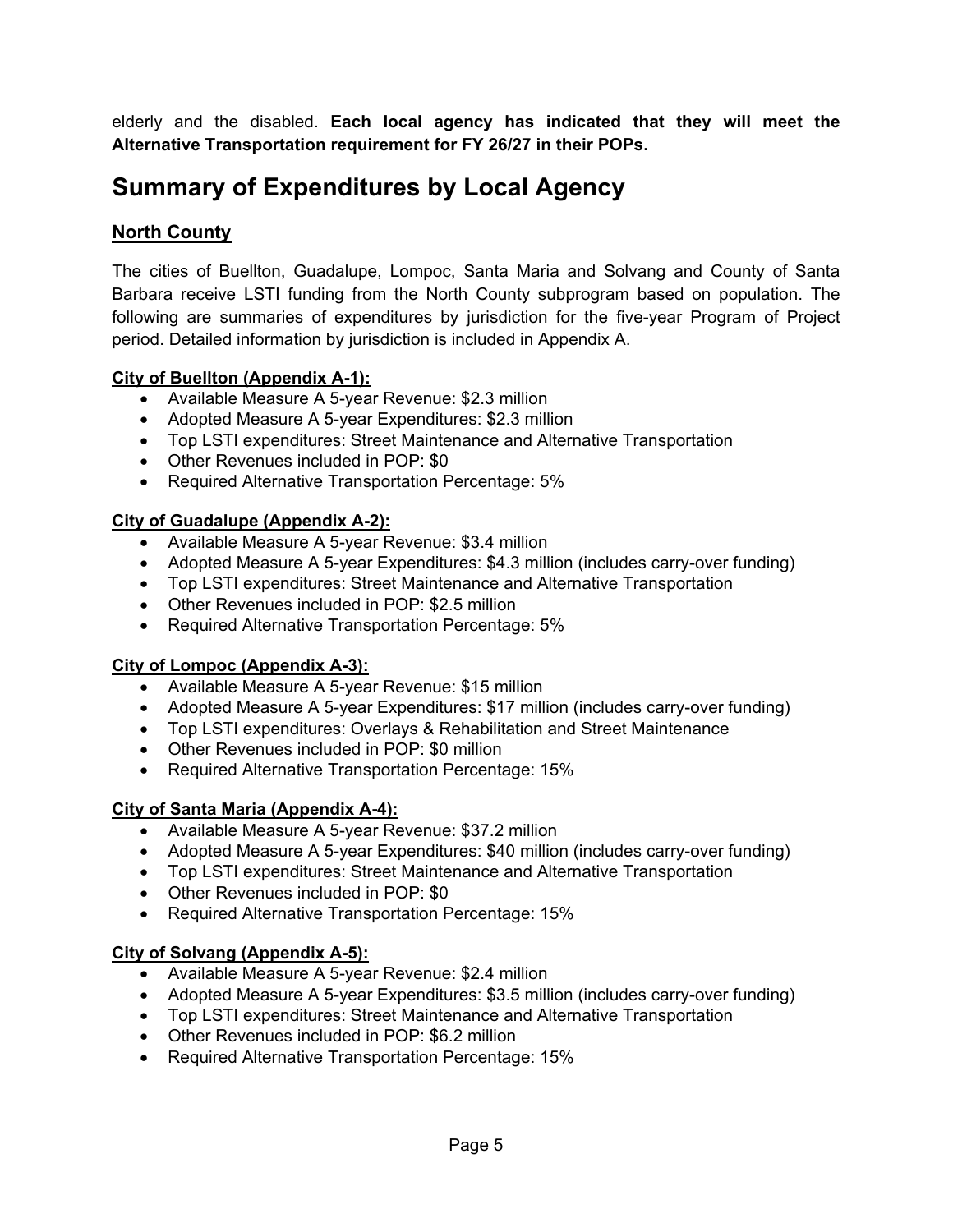#### **County of Santa Barbara – North County (Appendix A-6):**

- Available Measure A 5-year Revenue: \$21.7 million
- Adopted Measure A 5-year Expenditures: \$21.7 million
- Top LSTI expenditures: Street Maintenance and Urban Forestry
- Other Revenues included POP: \$67 million
- Required Alternative Transportation Percentage: 10%

#### **South Coast**

The cities of Carpinteria, Goleta, and Santa Barbara and County of Santa Barbara receive LSTI funding from the South Coast subprogram based on population. The following are summaries of expenditures by jurisdiction for the five-year Program of Project period. Detailed information by jurisdiction is included in Appendix A.

#### **City of Carpinteria (Appendix A-7):**

- Available Measure A 5-year Revenue: \$5 million
- Adopted Measure A 5-year Allocation: \$5 million (includes carry-over funding)
- Top LSTI expenditures: Street Maintenance, Alternative Transportation and Safety
- Other Revenues included in POP: \$27.7 million
- Required Alternative Transportation Percentage: 10%

#### **City of Goleta (Appendix A-8):**

- Available Measure A 5-year Revenue: \$10.8 million
- Adopted Measure A 5-year Allocation: \$17.7 million (includes carry-over funding)
- Top LSTI expenditures: Street Maintenance, Alternative Transportation and Traffic Signal Coordination
- Other Revenues included in POP: \$78 million
- Required Alternative Transportation Percentage: 10%

#### **City of Santa Barbara (Appendix A-9):**

- Available Measure A 5-year Revenue: \$25.8 million
- Adopted Measure A 5-year Allocation: \$26.5 million (includes carry-over funding)
- Top LSTI expenditures: Street Maintenance and Alternative Transportation
- Other Revenues included in POP: \$5.1 million
- Required Alternative Transportation Percentage: 10%

#### **County of Santa Barbara – South Coast (Appendix A-10)**

- Available Measure A 5-year Revenue: \$23.9 million
- Adopted Measure A 5-year Allocation: \$24.7 million (includes carry-over funding)
- Top LSTI expenditures: Street Maintenance and Alternative Transportation
- Other Revenues included in POP: \$28 million
- Required Alternative Transportation Percentage: 10%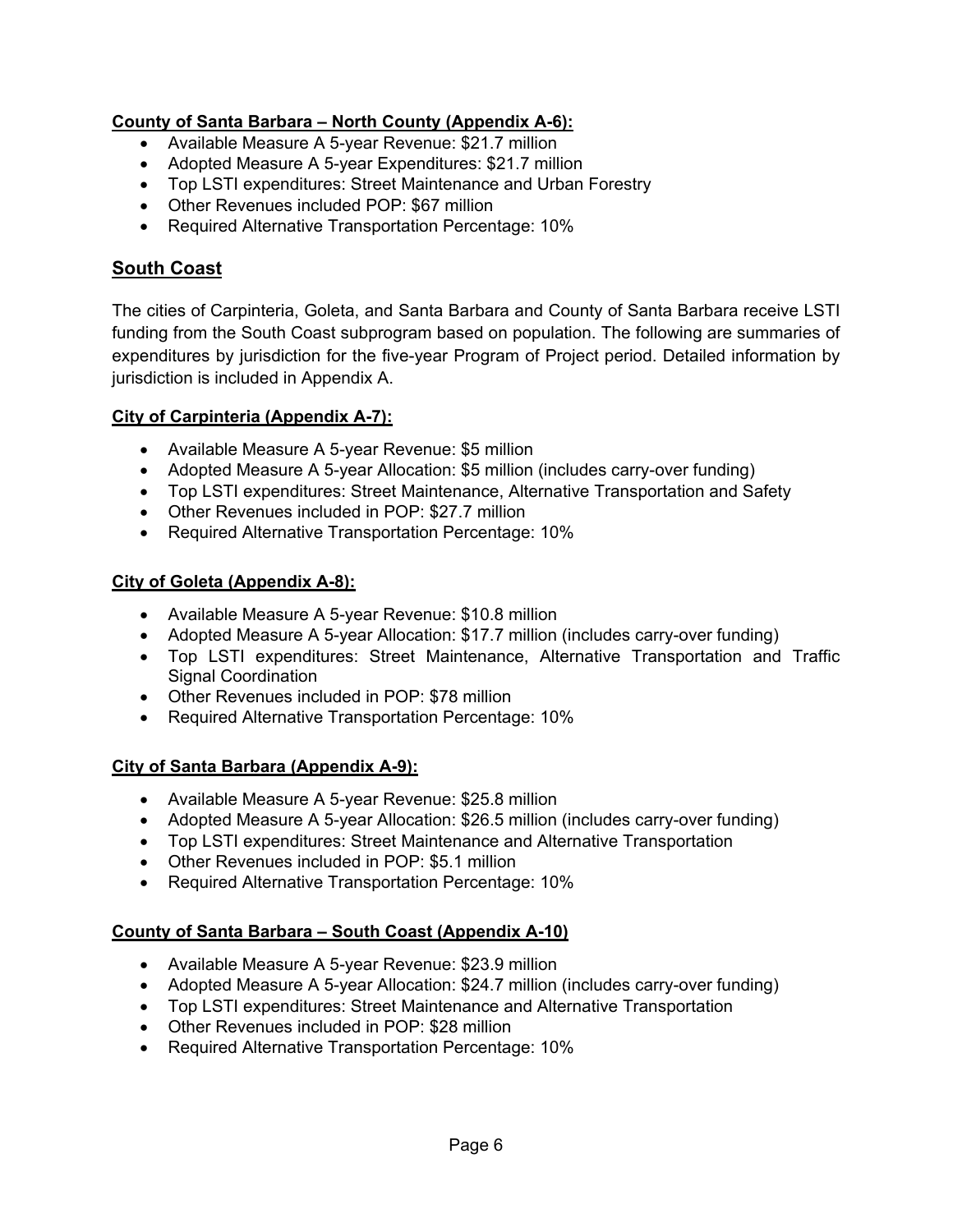## **Authority (Regional) Program of Projects**

Projects in the Authority POP include improvements on Highway 101 on the South Coast, "named" highway improvements in North County, circulation improvements in Buellton, Guadalupe, Carpinteria and Solvang (named projects are those that are specifically identified in the Measure A Investment Plan approved by voters). Additional projects include Santa Barbara MTD's operating and capital projects, providing reduced transit fares for the elderly and disabled, bicycle, pedestrian and safe routes to school improvements, interregional transit, formation of carpools and vanpools, and commuter/passenger rail on the South Coast.

The following are summaries of expenditures by named project for the five-year Program of Project period. For detailed information on expenditures by project or program, please see **Appendix B** which includes the locally developed and adopted Local Program of Project form by project or program.

### **North County Named Projects and Programs**

• Specialized Transit for Elderly and Disabled (Appendix B-1)



Measure A will provide **\$1,082,205** to reduce fares charged to the elderly, handicapped, and the transportation disadvantaged by funding operating expenses of transit service providers in North County. These providers include City of Lompoc Transit (COLT), Guadalupe Transit, Santa Maria Area Transit, Santa Maria Organization of Transportation Helpers and Santa Ynez Valley Transit.

• Carpool and Vanpool Program – North County (Appendix B-2)



**\$480,980** will be allocated to SBCAG's Traffic Solutions division for employer consulting and outreach, carpool matching system management, vanpool formation assistance, community education and outreach, general marketing and incentives in North County.

• Safe Routes to School, Bicycle and Pedestrian Program (Appendix B-3)



Six projects, totaling **\$458,838** in Measure A, are programmed in the North County Safe Routes to School, Bicycle and Pedestrian Program.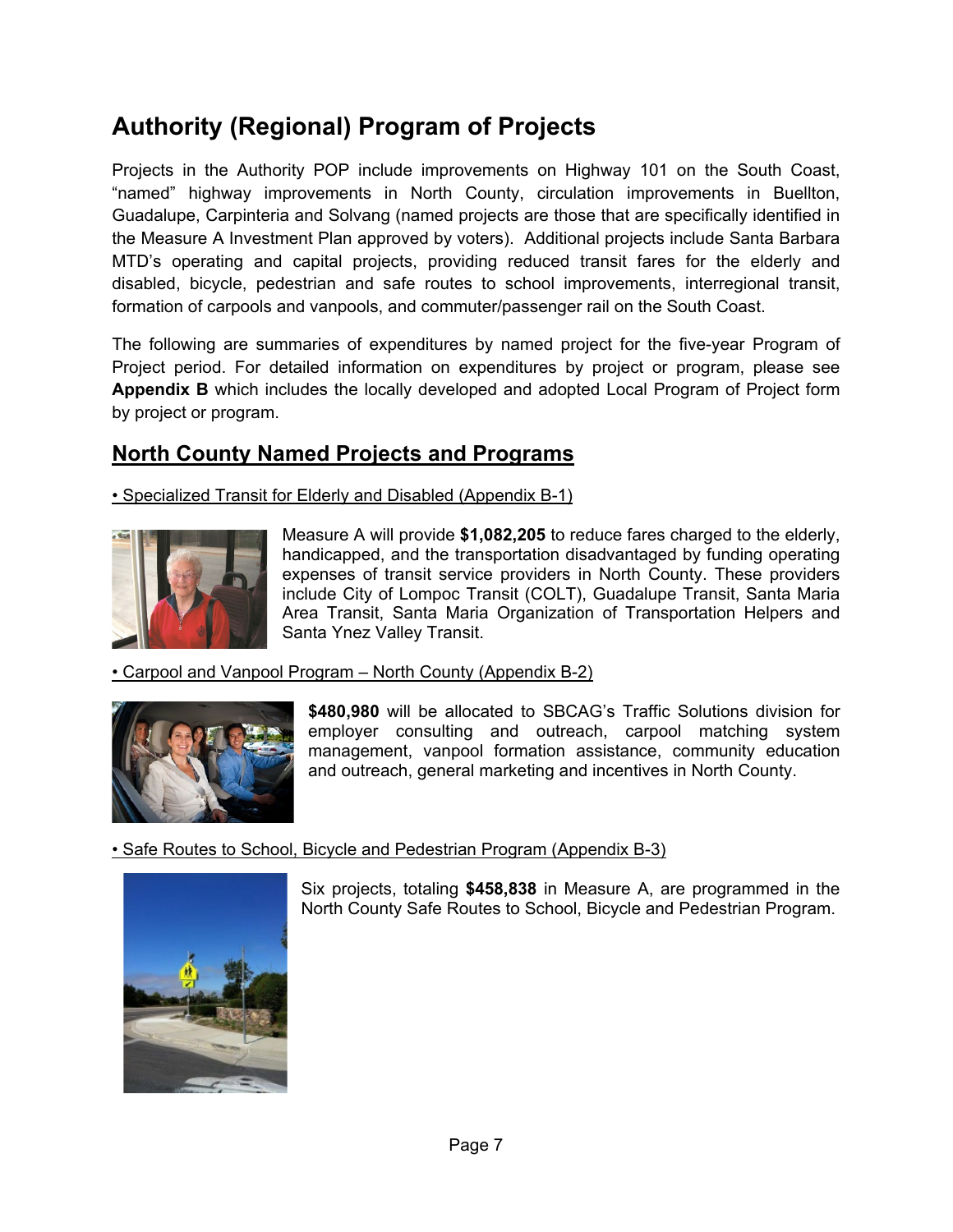#### • Interregional Transit Program (Appendix B-4)



The Interregional Transit Program will allocate approximately **\$5,411,027** million for planning, operations, capital and marketing and promotional expenditures related to the Clean Air Express commuter bus service which operates from Santa Maria and Lompoc to Goleta and Santa Barbara.

#### • North County Regional Projects (Appendix B-5 and B-6)

Measure A will provide \$35 million in funding for numerous projects included in the North County for projects of regional significance. These projects include the Highway 166 safety and operational improvements and construction of the Highway 246 Passing Lanes project. Measure A will provide \$9 million in funding for circulation improvement projects.

#### **South Coast Named Projects and Programs**

• Specialized Transit for Elderly and Disabled (Appendix B-7)



Measure A will provide approximately **\$1,442,941** million to reduce fares charged to the elderly, handicapped, and the transportation disadvantaged by funding operating expenses for Easy Lift Transportation on the South Coast.

#### • Carpool and Vanpool Program (Appendix B-8)



**\$1,683,431** million will be allocated to SBCAG's Traffic Solutions division for employer consulting and outreach, carpool matching system management, vanpool formation assistance, community education and outreach, general marketing and incentives on the South Coast.

#### • Bicycle and Pedestrian Program (Appendix B-9)



Eleven projects, totaling \$1.4 million in Measure A, are programmed in Cycle 4 of the South Coast Bicycle and Pedestrian Program. Projects include Carpinteria's Bailard Avenue Street Improvements and County of Santa Barbara's Modoc Multi-Use Pathway Design. Estimated revenues available for Cycle 5 (FY22/23 - FY24/25) is \$2,159,633. Cycle 5 projects are scheduled for approval at the May Board meeting.

#### • Safe Routes to School Program (Appendix B-10)



Six projects, totaling \$1.5 million in Measure A, are programmed in the South Coast Safe Routes to School Program. Projects include the La Cumbre Junior High Multiuse Path along Modoc Road Ultra-Safe Route to School and Hollister